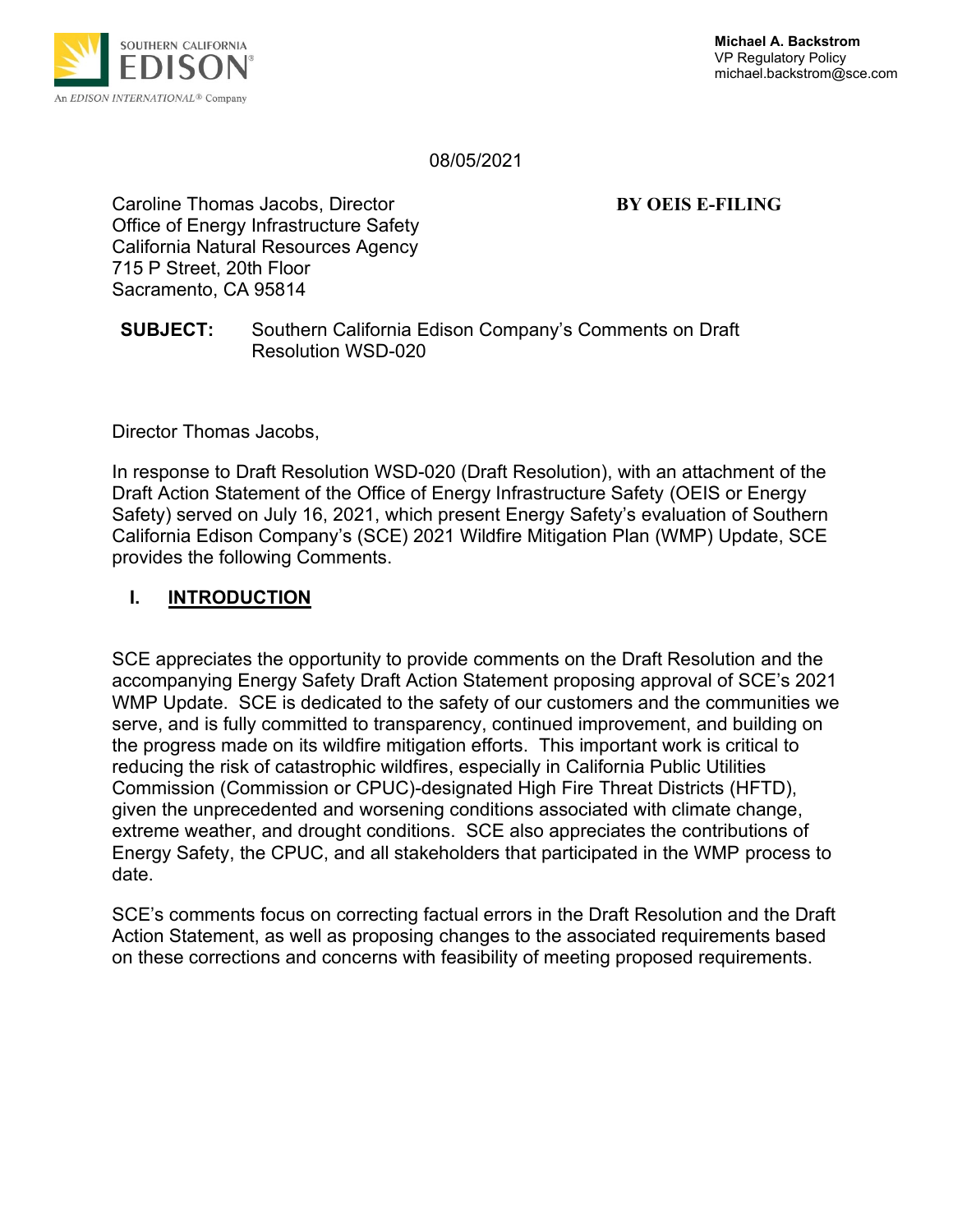#### **II. GRID DESIGN AND SYSTEM HARDENING (SCE-21-04, SCE-21-06)**

#### **A. The Draft Resolution Errs in Finding SCE Did Not Adequately Justify the Scope and Pace of its Covered Conductor Program**

Issue SCE-21-06 states SCE does not provide adequate justification for the scope and pace of its covered conductor program and requires that SCE re-evaluate the scope and pace of its future covered conductor program. To support this requirement, the draft resolution includes the following assertions that are incorrect and should be updated:

1. "SCE does not sufficiently account for ignition drivers in mitigating risk" and "ineffectively accounts for third party causes for contact ignitions" 1

These statements are incorrect because SCE's Probability of Ignition (POI) models have included faults and ignitions caused by third parties in the Contact Foreign Object (CFO) model. Specifically, the CFO model has included the following drivers caused by third parties: Animal, Balloon, Vegetation, and Vehicle, as well as CFO caused by other/unknown drivers. By including the above drivers, the third-party-caused contact ignitions have been effectively accounted for in SCE's CFO model. As such, these statements should be removed from the Draft Action Statement.

2. SCE "does not adequately allow for pilot programs to be considered as alternatives" 2

In SCE's 2021 WMP Update, SCE describes how its pilots (e.g., Rapid Earth Fault Current Limiter (REFCL) technologies, Distribution Open Phase Detection (D-OPD), Early Fault Detection (EFD)) and Distribution Fault Anticipation (DFA) compare to covered conductor in their potential ability to mitigate specific drivers of wildfire risk.<sup>3</sup> Table SCE 9.10-5 illustrates that with the possible exception of REFCL, for which effectiveness assessments are still preliminary, none of the initiatives mitigates wildfire risk drivers as effectively as covered conductor nor do they necessarily address the same risk drivers. Thus, these initiatives are primarily being explored to complement, not replace, covered conductor to help further reduce ignition risk. For example, the primary purpose of DFA is to detect incipient faults (faults that have not yet occurred) or momentary faults that are hard to detect, so that the condition can be remedied before a major fault occurs that results in an ignition or near miss (e.g., conductor that is weakened by repeated wire slap), whereas covered conductor is extremely effective at addressing multiple CFO drivers that directly lead to ignitions or near misses in real time (e.g., vegetation flying into phases). On the other hand, covered conductor does not address certain equipment and facility failure (EFF) drivers such as capacitor bank, switch, or connection device damage/failure. DFA, however, does moderately address those drivers and accordingly is in the early stages of serving as a complementary

<sup>1</sup> Action Statement on 2021 Wildfire Mitigation Plan Update – Southern California Edison, p. 51.

<sup>2</sup> Action Statement on 2021 Wildfire Mitigation Plan Update – Southern California Edison, p. 51.

<sup>3</sup> WMP Update Revision – Clean, pp. 634 – 636.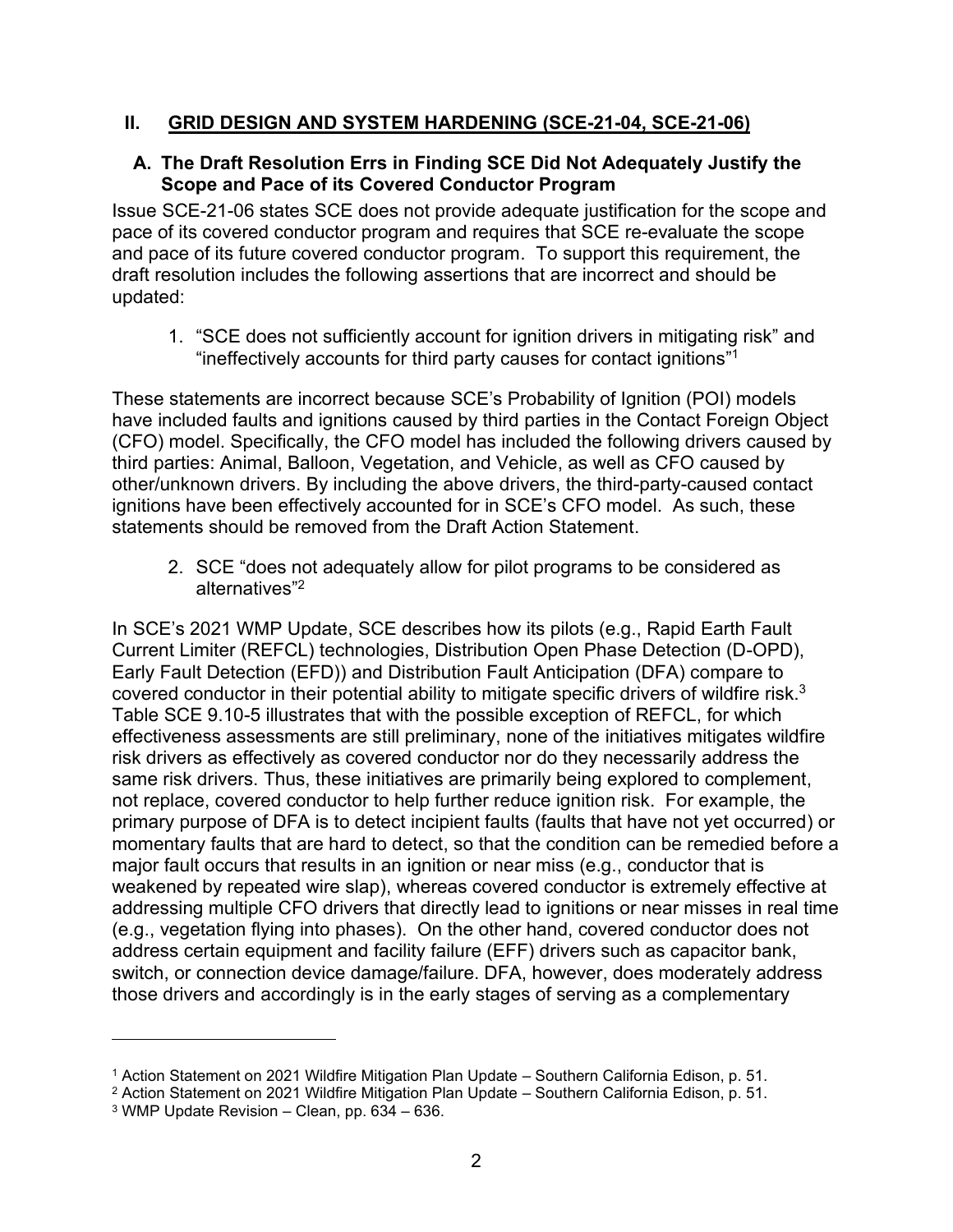mitigation to covered conductor. Therefore, this statement is incorrect and should be removed from the final Resolution.

3. "SCE does not provide enough information to adequately demonstrate the need for covered conductor for circuits ranked as lower risk by SCE's own risk ranking" 4

In its 2021 WMP Update, SCE elaborated on how risk analysis demonstrates that there is substantial actual risk in circuits along the right-hand side of the risk buydown curve (i.e., relatively lower risk circuits), stating: "Focusing only on relative risk to define overall scope would not be sufficient or acceptable as customers residing in locations with relatively lower risk still face significant absolute risk."<sup>5</sup> Furthermore, SCE presented data in Table SCE 9.10-2 demonstrating that ignitions associated with lower relative risk circuits could lead to destructive wildfires, and consequences can be further exacerbated depending on actual weather and fuel conditions and third-party firefighting abilities to effectively contain resulting wildfires, having real detrimental impact to many homes and businesses. $6$  SCE also noted that destructive wildfires have recently occurred in SCE's service area on circuit segments located in areas much further down the risk buydown curve. Further, circuit segments that have lower relative risk serve some of SCE's most vulnerable residential customers and essential services facilities exist in areas throughout the risk curve. As such, SCE weighs all of these factors along with the results of its risk modeling when planning its covered conductor deployment. SCE appropriately demonstrated this need in its 2021 WMP Update and subsequent Revision.

4. "SCE does not identify the cause of each ignition, thereby making it impossible to determine if covered conductor would have prevented or reduced the likelihood of the ignition from occurring"<sup>7</sup>

This assertion is incorrect as SCE does identify the causes of ignitions through SCE's Fire Incident Preliminary Analysis (FIPA) process. These causes and event details are utilized to help determine new or changes to existing wildfire mitigation efforts, such as new technology pilots or updates to existing standards. SCE described its FIPA process in Section 7.3.7.4 of its 2021 WMP Update and identified the FIPA Database as a key database that collects information on risk events. SCE also noted in its Revision in response to Critical Issue SCE-03 that "historical analysis of ignitions shows that faults associated with overhead conductor are the leading cause of ignitions associated with utility infrastructure. Over the last five years, the ignition frequency from CFO, conductor failure and Wire-to-Wire contact in SCE's service area have averaged ~70% of the total

<sup>4</sup> Action Statement on 2021 Wildfire Mitigation Plan Update – Southern California Edison, pp. 51-52.

 $5$  SCE's 2021 WMP Update Revision – Clean, p. 621.

<sup>6</sup> SCE's 2021 WMP Update Revision – Clean, p. 621.

<sup>7</sup> Action Statement on 2021 Wildfire Mitigation Plan Update – Southern California Edison, p. 52.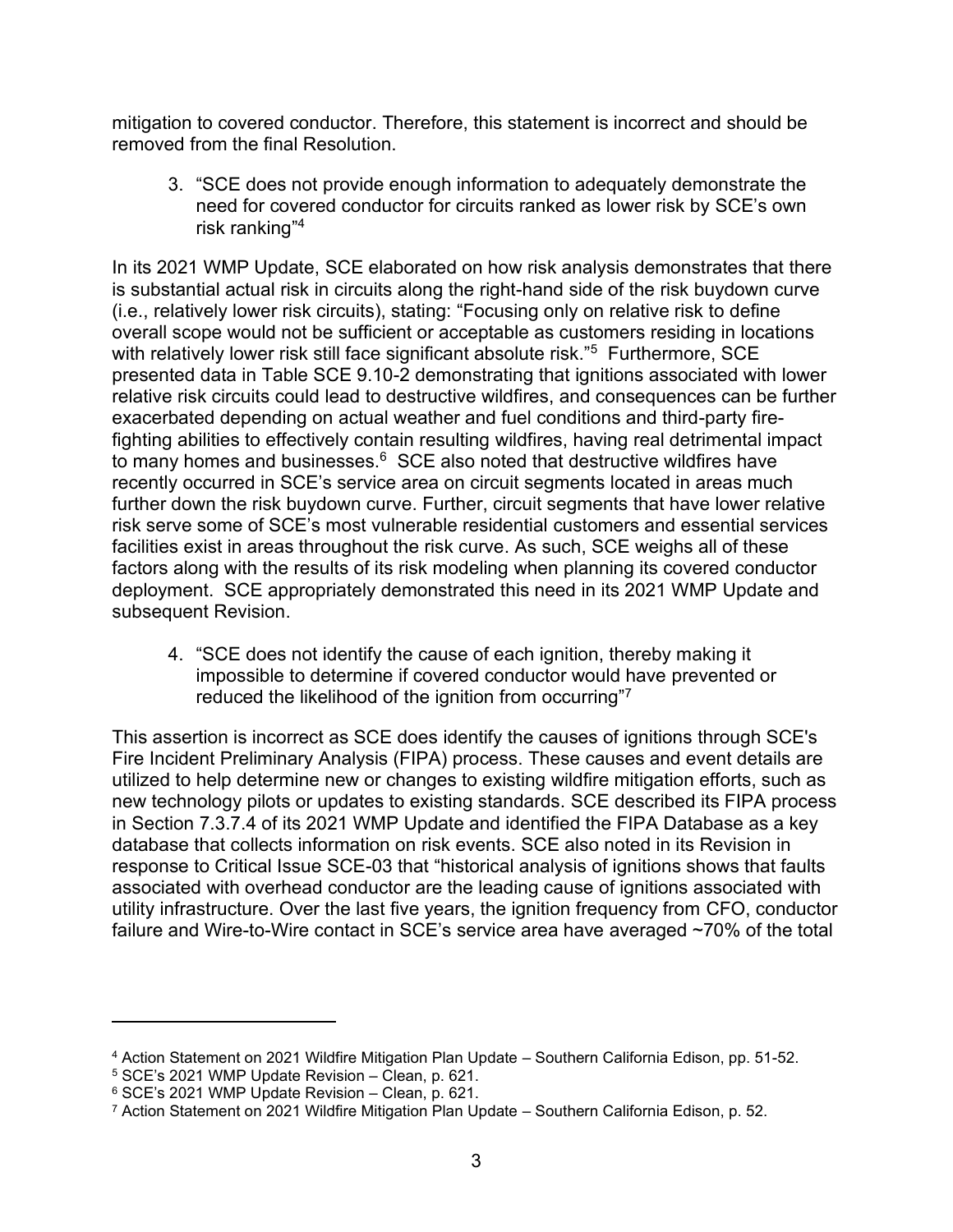overall relevant ignitions in SCE's HFRA service area." <sup>8</sup> The deployment of covered conductor substantially reduces the likelihood of ignition associated with these drivers.

5. "SCE relies heavily on the CPUC's designation of Tier 2 and Tier 3 HFTDs to justify its extensive use of covered conductor" $\rm ^9$ 

SCE stated in the 2021 WMP Update that "almost every mile of prospective covered conductor installation will occur in areas the Commission has already deemed inherently dangerous by designating them as Tier 3 and Tier 2 HFTD."<sup>10</sup> As such, the CPUC's designation of Tier 2 and Tier 3 supports the need to protect inherently dangerous areas, and is an important fact to support the deployment of covered conductor. As the Commission noted when establishing new regulatory safety requirements for the HFTD: These are the areas that have an "extreme" or "elevated" risk for destructive utility-associated wildfires."<sup>11</sup> However, this is just one of many facts that support SCE's deployment of covered conductor. As discussed in detail throughout the WMP process and as noted in these comments, SCE selected covered conductor based on detailed risk analysis considering probability of failure (using segment-specific attributes including past ignition, outage and near miss data) and consequence of ignition (based on the Technosylva model, which is also used by the Commission).

6. "SCE's costs for covered conductor are significantly lower than those of PG&E and SDG&E" and "SCE's RSE estimate for covered conductor is significantly higher than those of PG&E and SDG&E, both for unknown reasons" 12

The reasons for which SCE's covered conductor costs are lower than the other IOUs and the somewhat related issue of why SCE's RSE is higher have been discussed during the WMP process. As shown in Energy Safety's comparison of covered conductor values,<sup>13</sup> all three large electrical utilities employ a similar risk reduction efficiency percentage and SCE has the lowest cost per mile due in part to its larger scope of deployment and fewer pole replacements. Furthermore, SCE's costs are validated based on recorded data and there has been no requirement to compare or contrast our covered conductor costs with other IOUs' costs. Even if the reasons for inter-utility variance were unknown, our ability to perform this important mitigation at a lower cost is a benefit, not a reason to doubt our program. Nevertheless, SCE supports joint working sessions with the other utilities to further discuss covered conductor cost and RSE calculations.

<sup>8</sup> SCE's 2021 WMP Update Revision – Clean, p. 618.

<sup>9</sup> Action Statement on 2021 Wildfire Mitigation Plan Update – Southern California Edison, p. 55.

<sup>10</sup> SCE's 2021 WMP Update Revision – Clean, p. 622.

<sup>11</sup> D.17-12-024 at p. 2.

<sup>&</sup>lt;sup>12</sup> Action Statement on 2021 Wildfire Mitigation Plan Update – Southern California Edison, p. 51.

<sup>&</sup>lt;sup>13</sup> Action Statement on 2021 Wildfire Mitigation Plan Update – Southern California Edison, p. 85.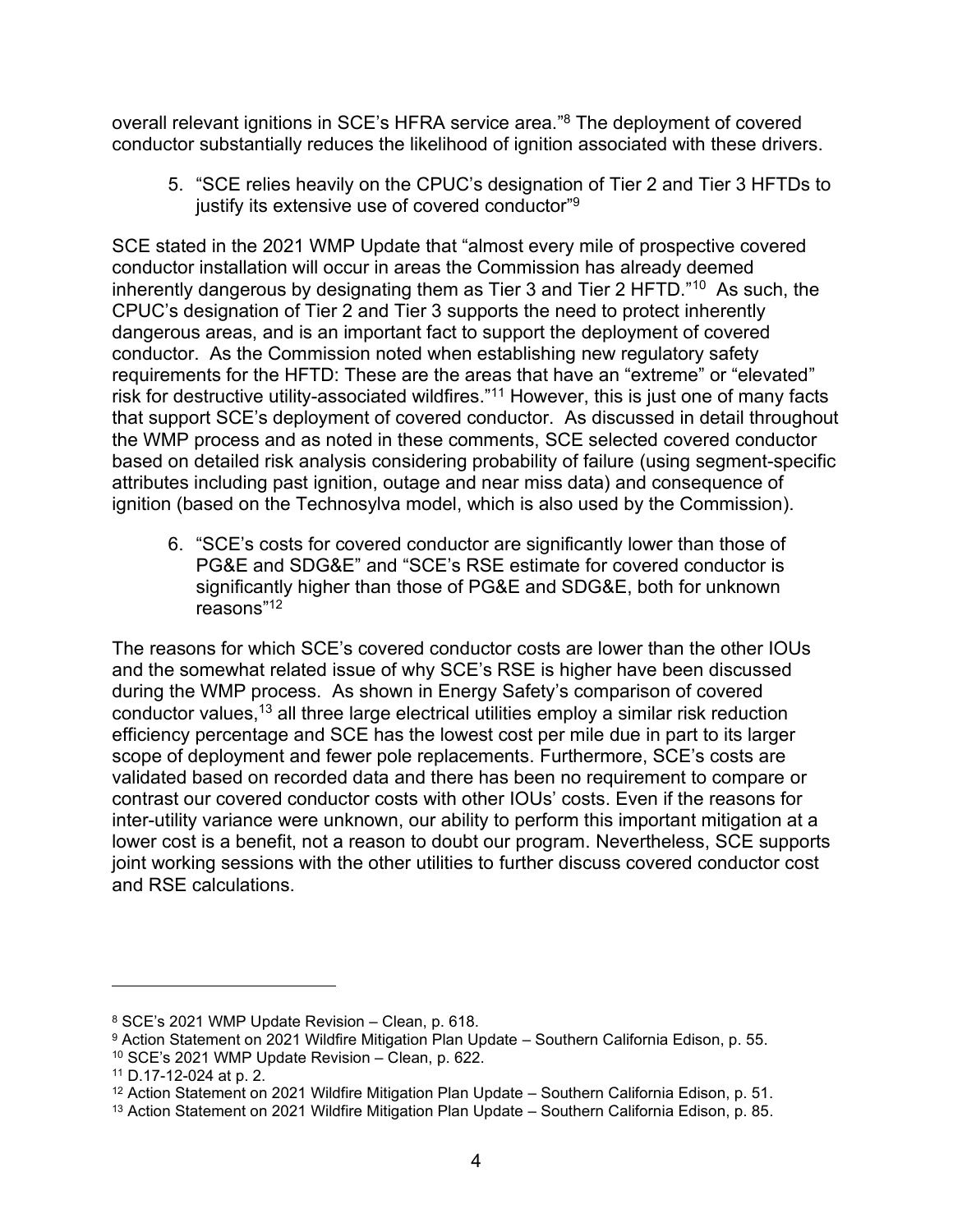#### **B. The Draft Resolution Should Be Modified to Remove the Requirement to Re-Scope SCE's Covered Conductor Program**

The Draft Resolution states that SCE's justification of the scope and pace of its covered conductor program is "not based on up-to-date circuit segment prioritization and risk calculations" and requires SCE to "[r]e-scope SCE's covered conductor program based on the reevaluation in part (1) as well as following remedies for other key issues identified within the Action Statement to specifically and effectively target risk of catastrophic wildfire and PSPS."<sup>14</sup> When its risk models are updated, SCE endeavors to insert newly-identified high risk circuit segments into its scope. For example, SCE was able to prioritize covered conductor installation on frequently PSPS-impacted circuits as part of its PSPS Action Plan. But completely re-scoping the covered conductor program when risk models are updated would be extremely disruptive; it would entail pausing SCE's already in progress deployment of covered conductor and reworking months of engineering design and planning efforts, with serious implications to the efforts to ramp up SCE's workforce to complete this valuable work in pursuit of wildfire risk reduction.

SCE's covered conductor program has an approximate 16- to 22-month cycle time, consisting of design (12 months), permitting/scheduling (6 months), and construction (4 months). Halting work in the permitting/scheduling and construction phases is inadvisable because a substantial amount of work and cost has already been expended, including considerable time and effort working with external permitting agencies throughout Southern California. Furthermore, as of July 2021, there are approximately 1,500 circuit miles of covered conductor scope in various phases of preconstruction (approximately 600 in the design phase, and 900 in the permitting phase). If SCE must pause work and re-scope the entire portfolio, SCE would effectively lose months of design effort, representing a cost as high as \$120 million, and this could delay the installation of covered conductor, which is essential to SCE's wildfire mitigation efforts, by as much as 12 months.

Additionally, with approximately 140,000 circuit segments in SCE's HFRA, it is neither practical nor advisable to implement a separate, customized suite of mitigations for each individual circuit segment—ultimately covered conductor should be installed on nearly every one of these segments (where targeted undergrounding is not assessed as preferable). A circuit segment is defined as conductor connecting a structure with equipment (e.g., transformer, switch, junction bar, etc.) to another structure with equipment. Installing covered conductor on one circuit segment, but not a neighboring circuit segment, would not only be operationally inefficient, it would also limit SCE's ability to raise PSPS thresholds for that portion of the circuit. Instead, it makes more sense to analyze mitigations at an isolatable segment level. Isolatable segments of a circuit, through sectionalization devices and weather stations, can be kept energized during a PSPS event while other portions of the circuit are de-energized. Thus, the assessment and deployment of mitigations at the isolatable segment level, rather than the circuit segment level, is a more prudent and cost-effective approach. Where covered conductor specifically is concerned, deployment at an isolatable segment level can help

<sup>14</sup> Draft Resolution, p. 22.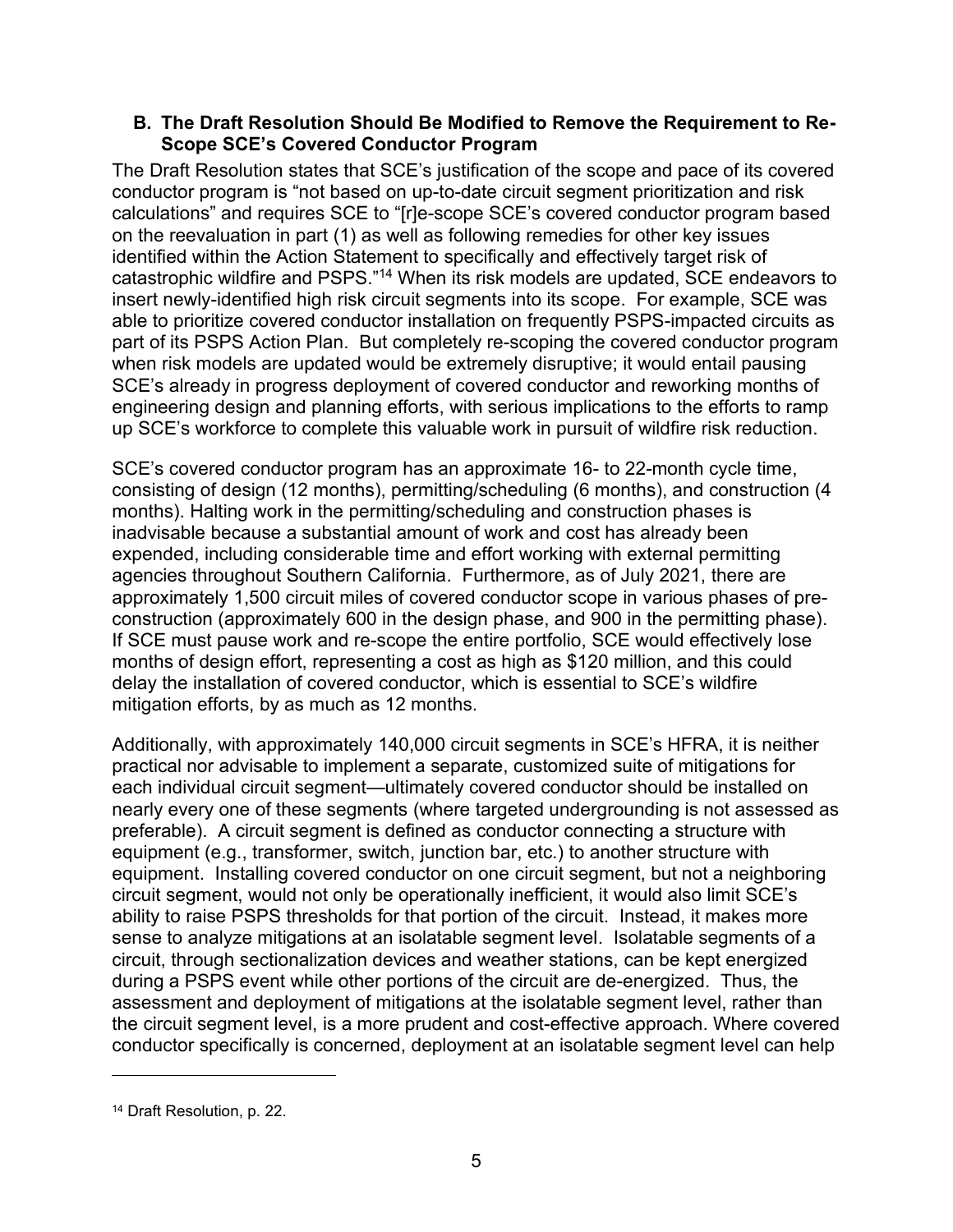enable SCE to raise PSPS thresholds on those covered portions of the circuit. For context, SCE currently has approximately 2,100 isolatable segments in its HFRA.

SCE understands Energy Safety's goal to provide more detailed analysis that supports the scope and scale of covered conductor deployment. To that end, rather than an entire rescoping of the program, SCE can provide in its 2022 WMP Update additional detail that provides RSEs for covered conductor and applicable alternatives at an isolatable segment level. SCE could also provide additional support and consideration beyond RSE scores for the mitigations selected, as needed. This is a more practical and achievable way to provide additional support for covered conductor, rather than a wholesale re-scoping of the program that would have serious implications to important, in-progress wildfire mitigation work.

#### **C. SCE Supports Coordination in Working Groups to Further Evaluate Risk-Reduction and Cost Effectiveness of Covered Conductor**

Issue SCE-21-04 requires the utilities to coordinate to develop a consistent approach to evaluating the risk reduction and cost-effectiveness of covered conductor deployments.<sup>15</sup> SCE supports this requirement and notes that it conducted its own testing before deploying covered conductor. SCE is already moving forward with thirdparty lab testing to provide additional data on its effectiveness. SCE looks forward to further collaboration with the utilities, OEIS, and other stakeholders.

# **III. RISK ASSESSMENT AND MAPPING (SCE-21-01, SCE-21-02, SCE-21-11)**

## **A. RSEs for PSPS and Other Enabling Wildfire Mitigation Activities Are Being Evaluated in the Risk-Based Decision-Making OIR**

Issue SCE-21-01 states that SCE must provide RSE estimates for all PSPS-related activities.<sup>16</sup> SCE notes that work is underway in the Commission's Risk-Based Decision-Making OIR (R.20-07-013) in order to address the appropriate scoring of PSPS-related risk mitigations and other "enabling" wildfire mitigation activities. SCE will provide an update on any advancements or modifications adopted in the OIR proceeding when SCE submits its November 1, 2021 Progress Report.

# **B. SCE Supports Working Groups for RSE Calculations and Wildfire/PSPS Risk Modeling**

Issue SCE-21-02 notes that RSE values vary across utilities, and points to large differences between PG&E's, SDG&E's, and SCE's values for covered conductor installation.<sup>17</sup> The IOUs are further required to collaborate through a working group to

<sup>&</sup>lt;sup>15</sup> Action Statement on 2021 Wildfire Mitigation Plan Update – Southern California Edison, p. 9.

<sup>16</sup> Draft Resolution, p. 17.

<sup>17</sup> Action Statement on 2021 Wildfire Mitigation Plan Update – Southern California Edison, pp. 8-9.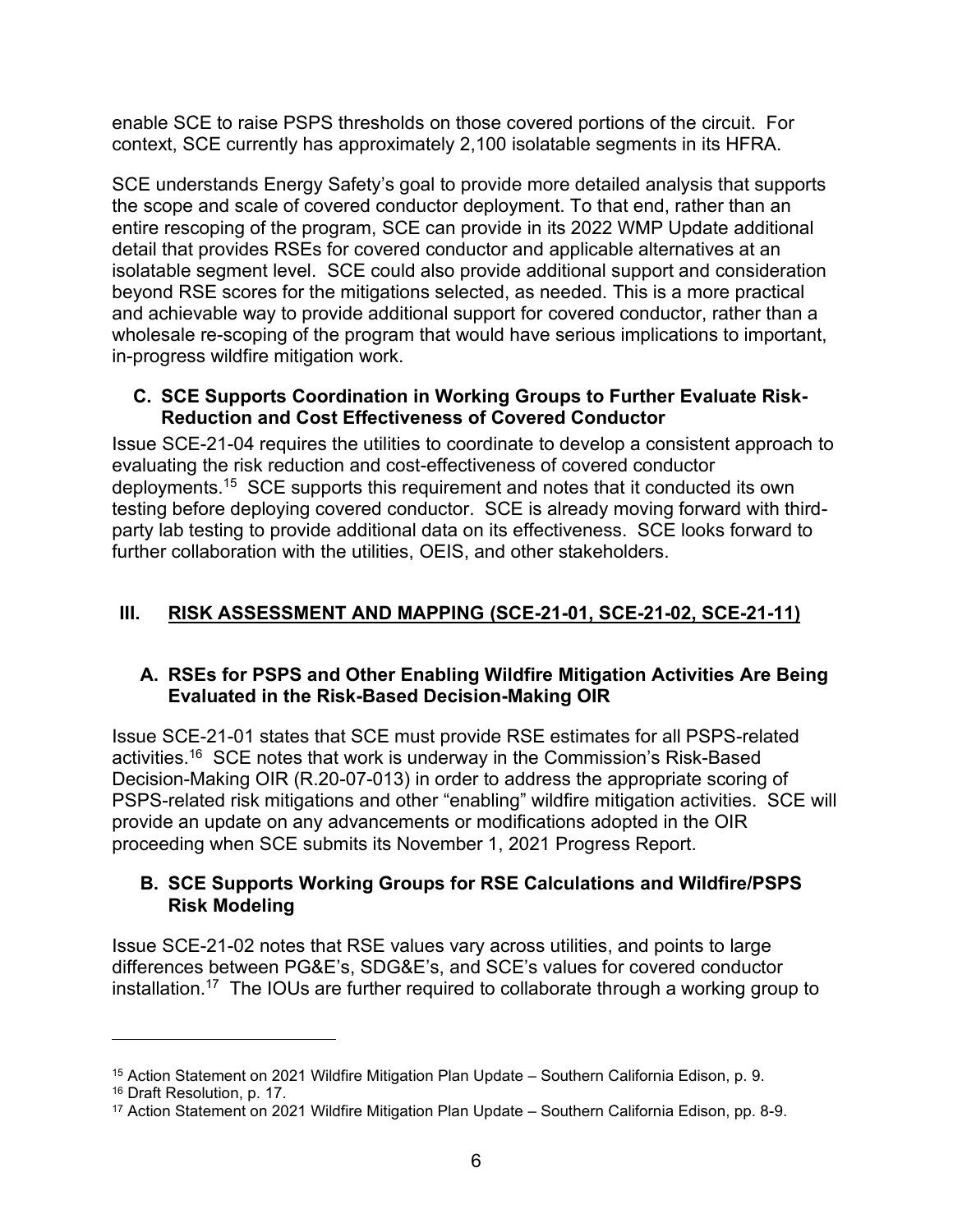develop a more standardized approach to the inputs for RSE calculations.<sup>18</sup> As noted in SCE's Reply Comments Regarding WSD's Revision Notice, RSEs are neither intended nor useful to compare with RSEs of prior WMPs (for the same utility) due to changes/improvements in risk modeling and the inputs to produce RSEs.<sup>19</sup> The same is true in terms of comparison with the RSEs produced by other IOUs using their own risk modeling and inputs unique to their company and service area. That said, SCE supports and looks forward to participating in the working groups to achieve more consistency in RSE calculations. SCE further notes that as part of these working groups, there should be consideration and discussion of how other factors, in addition to RSEs, importantly factor into the overall risk-informed decision-making process for mitigation selection and deployment.

## **C. SCE's Models Account for Correlations in Wind Speed, Ignitions and Consequence**

Issue SCE-21-11 states it is "[u]nclear how SCE's ignition models account for correlations in wind speeds, ignitions, and consequence," and among other requirements, states SCE must fully demonstrate that its probability of ignition models accurately account for these factors.<sup>20</sup> For clarification, as discussed in its 2021 WMP, SCE's Wildfire Risk Reduction Model (WRRM) includes different components from probability of ignition (POI) to consequence of fire. SCE's POI model simulates the potential of an ignition caused by SCE overhead lines and equipment. The consequence of fire is modeled separately in Technosylva fire simulations. Wind speeds have been included in both the POI models and wildfire consequence models.<sup>21</sup>

SCE's POI model uses historical weather data consisting of hourly Atmospheric Data Solutions (ADS) weather model data to account for wind speed, wind direction, temperature, dew point, etc., to capture the impacts from weather conditions on potential faults and ignitions. Furthermore, SCE leveraged the same dataset in conjunction with SCE's pole-loading software program data to calculate the cumulative downforce to SCE's lines which included both wind speeds and wind directions as well as the relative wind direction to SCE's power lines.

For the consequence model, Technosylva uses selected worst weather days as an input to its fire simulation engine in which it leverages the same hourly ADS weather model data. The fire propagation engine uses the fuel type and condition in conjunction with weather conditions such as wind speed, wind direction, temperature, dew point etc., to model fire behavior and potential propagation. SCE will further describe these models, including how windspeed, ignition, and consequence factor into the models in its 2022 WMP Update.

<sup>18</sup> Draft Resolution, pp. 18-19.

<sup>&</sup>lt;sup>19</sup> SCE Reply Comments Regarding the Wildfire Safety Division's Revision Notice, pp. 1-2.

<sup>20</sup> Draft Resolution, pp. 27-28.

<sup>21</sup> SCE's 2021 WMP Update Revision – Clean, pp. 58-60.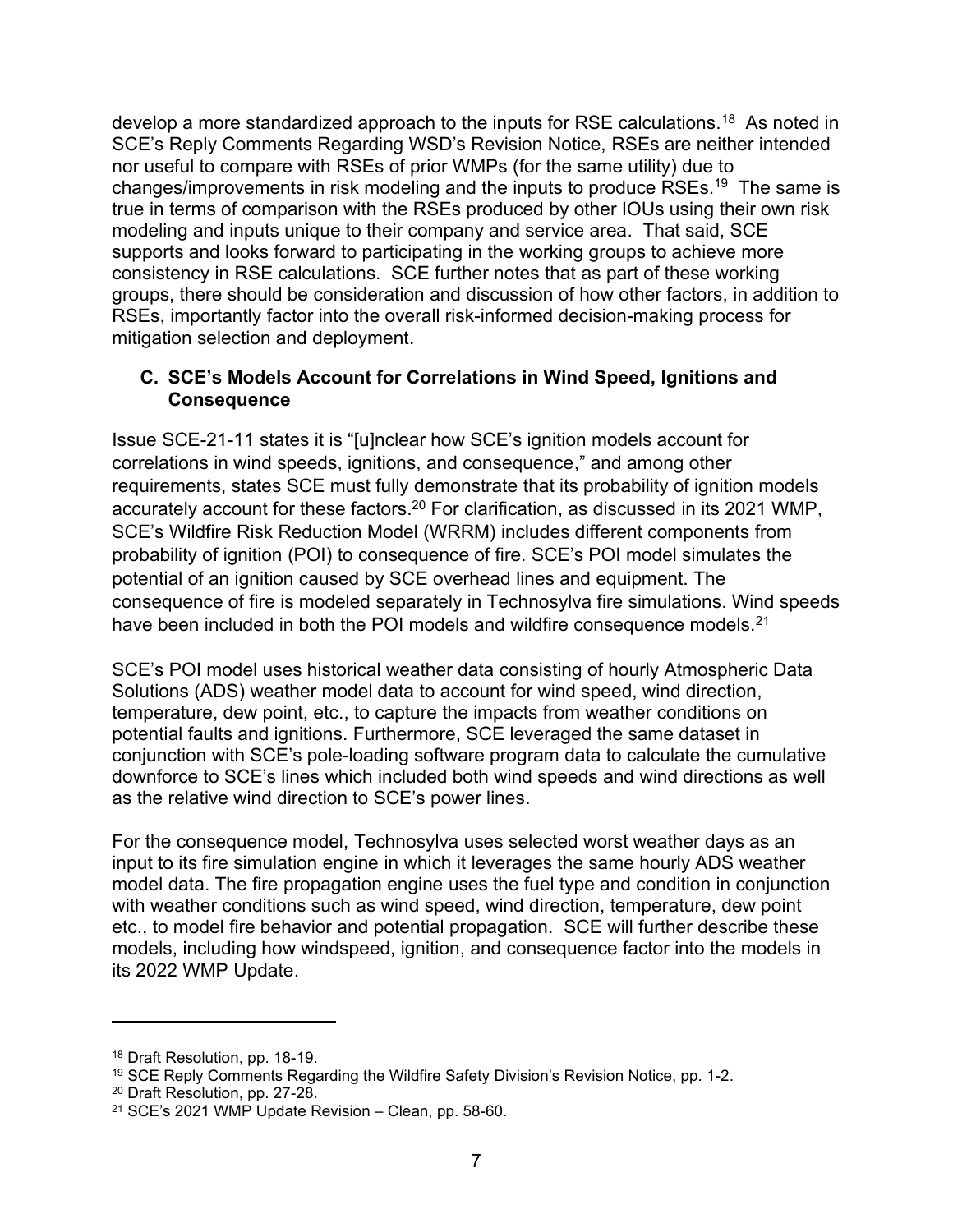#### **IV. VEGETATION MANAGEMENT (SCE-21-08, SCE-21-09)**

## **A. Identification of Vegetation by Species Is Impractical and Unnecessary**

Issue SCE-21-08 requires SCE to (i) use scientific names of vegetation in reporting, (ii) add genus and species designation input capabilities in systems that track vegetation, (iii) identify the genus and species of a tree that caused an outage or ignition, (iv) teach tree species identification skills to Vegetation Management (VM) personnel, and (v) encourage VM personnel to identify species in all VM activities and reporting.<sup>22</sup> These requirements are unnecessary and add onerous tasks with unknown wildfire risk reduction benefits. For example, the only easily discernable difference between some pine tree species is the length of their needles. Thus, differentiating between the species of trees would be an extremely time-consuming exercise for even a wellexperienced certified arborist. Given that the costs, benefits, and level of effort required to track classification of vegetation to this degree have not been evaluated or considered as part of this process, Energy Safety should eliminate this requirement from SCE's Action Statement. As SDG&E correctly noted, "[s]ome genera, such as eucalyptus, include hundreds of individual species, many of which have very similar growth patterns and failure rates. Due to these similarities in species type, classification at the species level would be unnecessary and would not result in the modification to the approach in management."<sup>23</sup> SCE agrees with this assessment and recommends this requirement be removed. Alternatively, SCE supports conducting a pilot to track the genus and species of a smaller subset of vegetation to study the potential benefits and associated costs of such an effort.

#### **B. The Draft Action Statement Incorrectly Characterizes SCE's Inspection Documentation Procedures**

The "Additional Issues and Remedies" listed in the Draft Action Statement identify issues that must be addressed in SCE's 2022 WMP Update. In providing context for one such additional issue, the Draft Action Statement states: "Energy Safety is confused as to why SCE would not document an inspection, even if the inspection did not result in a 'prescription;' all inspections, regardless of result, should be documented."<sup>24</sup> The remedy identified is for SCE to document all inspections of exception trees.<sup>25</sup> For clarification, all inspections are documented. SCE performs annual routine inspections and documents each tree inspected. Supplemental inspections are conducted in between annual inspections, and rather than documenting each tree inspected again through this process, SCE documents both the geographic areas where supplemental inspections were performed and the trees identified therein that require mitigation. As such, supplemental inspections are documented, just not at the same detailed level as routine inspections. Given that SCE does document each

<sup>24</sup> Draft Action Statement, p. 71.

<sup>22</sup> Draft Resolution, pp. 25-26.

<sup>&</sup>lt;sup>23</sup> SDG&E Comments to Draft Resolution Ratifying the Wildfire Safety Division's Approval of SDG&E's 2021 Wildfire Mitigation Plan Update, pp. 4-5.

<sup>25</sup> Draft Action Statement, p. 72.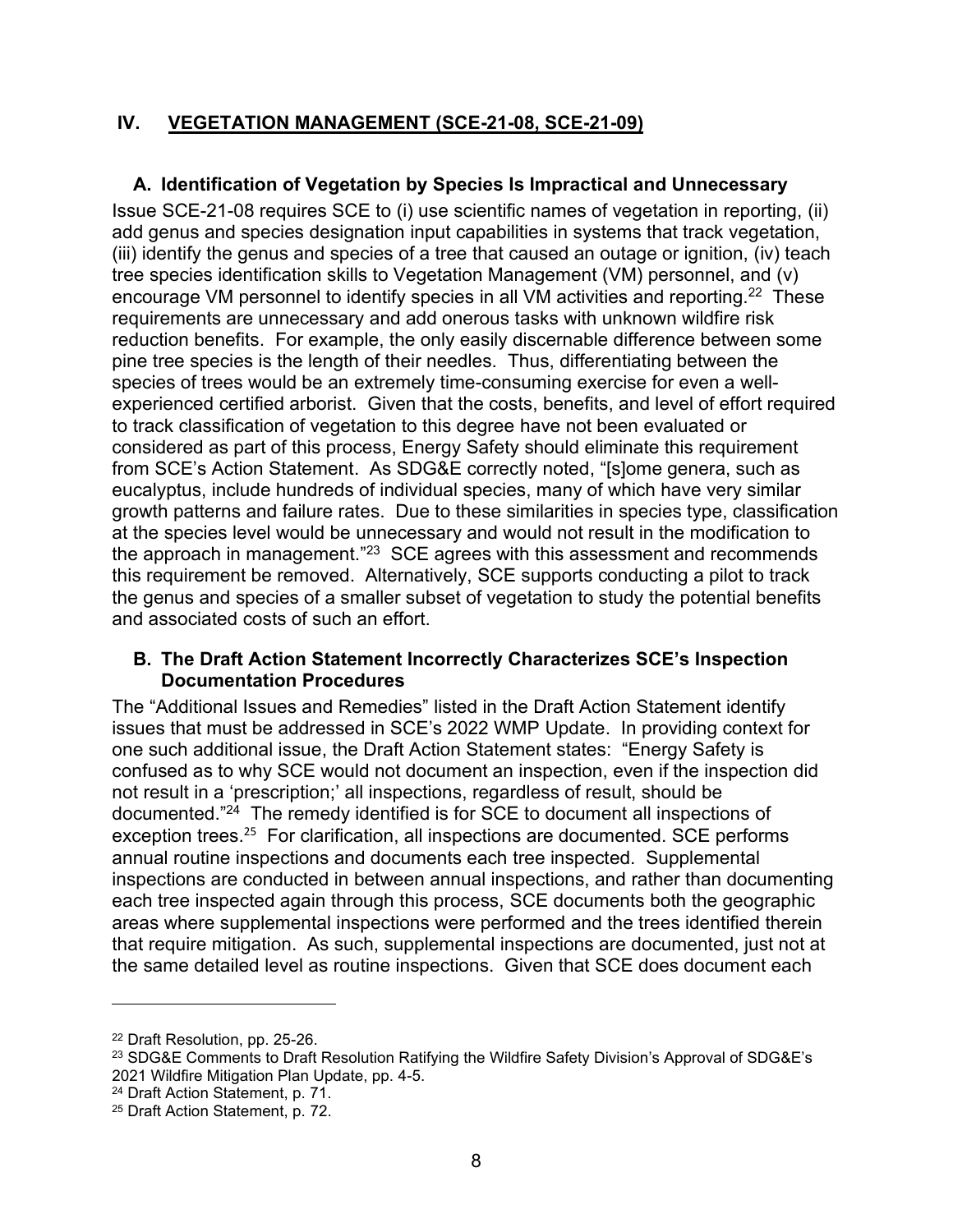tree during its annual routine inspections and the fact that supplemental inspections are also documented, this requirement should be removed from SCE's Action Statement.

#### **C. SCE Intends to Produce Quantitative Targets or Milestone-Based Goals for Twelve Vegetation Management Activities**

Issue SCE-21-09 requires SCE to define quantitative targets for all VM initiatives in Table 12, or justify why quantitative targets are not applicable and define goals within the initiative and timelines to achieve those goals. $^{26}$  Based on a reassessment of SCE's VM initiatives, SCE will be able to produce program goals/targets for 12 initiatives, including quantitative targets for approximately nine initiatives and milestone-based goals for three initiatives. Of the 20 WMP VM initiatives in Table 12, the remaining eight initiatives do not lend themselves to targets or milestone-based goals. For example, as part of "Improvement of Inspections," SCE has implemented plans to improve the quality and consistency of inspections performed around its transmission and distribution systems to ensure vegetation is maintained in accordance with regulatory requirements.<sup>27</sup> SCE may identify locations where more frequent inspections are warranted and adjust inspection cycles or inspection methodologies to address potential improvement opportunities. Therefore, it would not be feasible to set a target as any program changes are based on evolving needs. For the 12-program target/goal-based initiatives, SCE will produce goals and timelines per the Draft Resolution requirement.

# **V. GRID OPERATIONS AND PROTOCOLS**

#### **A. SCE's Partnerships with Fire Agencies Obviates the Need for Its Own On-Call Ignition and Suppression Resources**

The Draft Action Statement states as an issue that SCE does not have on-call ignition prevention and suppression resources, instead relying on fire agency partners for fire suppression activity.<sup>28</sup> For clarification, while SCE does not have its own on-call ignition prevention and suppression staff, its partnerships with Los Angeles, Ventura and Orange County Fire Departments have created a Quick Reaction Force of day/night capable helicopters. While these suppression assets are under the control of County fire agencies and not "on call" for SCE to dispatch at will, SCE has funded the standby costs for these assets to be available as needed throughout fire season. These resources are no more than 30 minutes away from 97% of Tier 2 and Tier 3 HFRA within SCE's territory. This is an effective and efficient method to improve suppression capabilities and speed response time without the need for SCE to staff its own fire suppression force. Per the requirement in the Draft Action Statement, SCE will describe its plans to continue and/or expand such partnerships in its 2022 WMP Update.

<sup>26</sup> Draft Resolution, p. 26.

 $27$  SCE's 2021 WMP Update Revision – Clean, p. 266.

<sup>28</sup> Draft Action Statement, p. 77.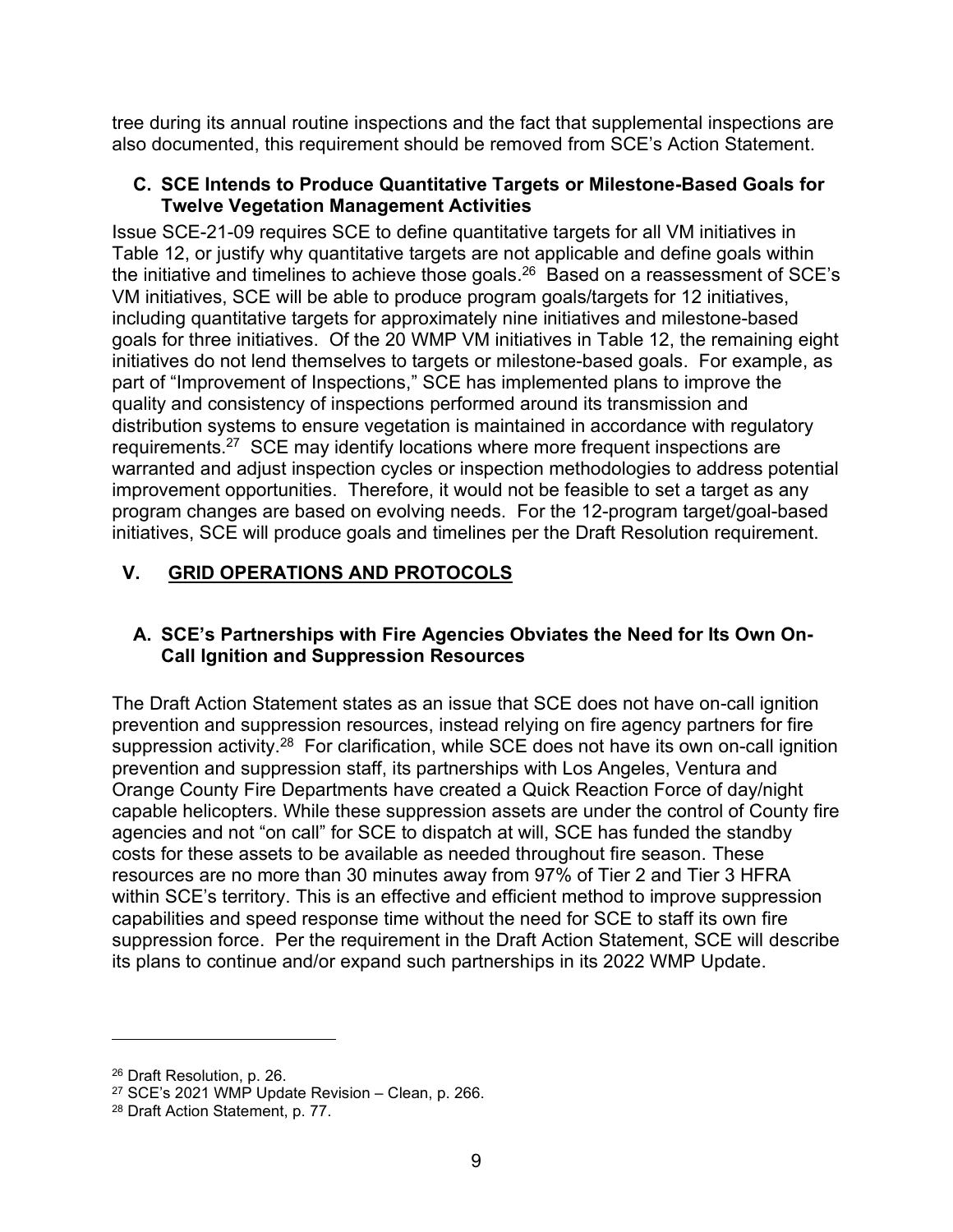# **VI. ADDITIONAL UPDATES FOR 2022 WMP UPDATE**

## **A. The Draft Resolution Mischaracterizes SCE's C-Hook Replacement Process**

The Draft Action Statement asserts that "SCE's current estimate of C-Hooks in its HFTD areas is based on statistical modeling, not inspections. Additionally, SCE does not detail how it is determining the order in which C-Hooks are replaced. Therefore, it is not possible to determine if SCE is appropriately considering the condition of each of its C-Hooks in determining the highest priority areas for replacement."<sup>29</sup> This assertion is incorrect. SCE has already performed inspections to identify existing C-Hooks in its HFRA, and did not rely on modeling to determine the number.

Furthermore, the Draft Action Statement requires SCE to perform inspections to identify C-Hooks, prioritize the order in which C-Hooks are replaced, and develop a plan to assess the condition of existing C-Hooks. $30$  This requirement is unnecessary and should be removed. As described above, SCE has already performed inspections to identify C-Hooks in its HFRA. In addition, because SCE has a relatively low number of C-Hooks in its HFRA (approximately 60 of which will be replaced as part of SH-13, with the remainder being replaced via planned maintenance or planned project-related work), and because it is difficult to visually assess the condition of C-Hooks, SCE has determined the best course of action is to quickly replace all C-Hooks that are identified via inspections. As noted in its 2021 WMP, SCE "will strive to…remov[e] all C-Hooks in [its] HFRA...by the end of the year. In 2022, SCE will complete any C-Hook replacement work that may carry over from 2021."<sup>31</sup>

## **B. SCE Already Utilizes Drones for Its Aerial Inspections Program**

The Draft Action Statement states "SCE's existing drone inspection pilot programs appear to show promising results as an effective and cost-effective method of inspection. However, SCE does not provide details as to how it intends to move forward with its drone inspection programs."<sup>32</sup> For clarification, SCE already uses drones extensively in its aerial inspections programs and will continue to do so. The Draft Action Statement seemingly does not account for this, and assumes SCE only utilizes drone technology for pilots such as the Advanced Unmanned Aircraft Systems (UAS) study conducted to develop Beyond Visual Line of Sight (BVLOS) capability to use on circuit patrols. Nevertheless, SCE will report on its existing drone inspection and pilot programs in its 2022 WMP Update.

<sup>29</sup> Draft Action Statement, p. 63.

<sup>30</sup> Draft Action Statement, p. 63.

<sup>31</sup> SCE's 2021 WMP Update Revision – Clean, Pg. 227.

<sup>32</sup> Draft Action Statement, p. 63.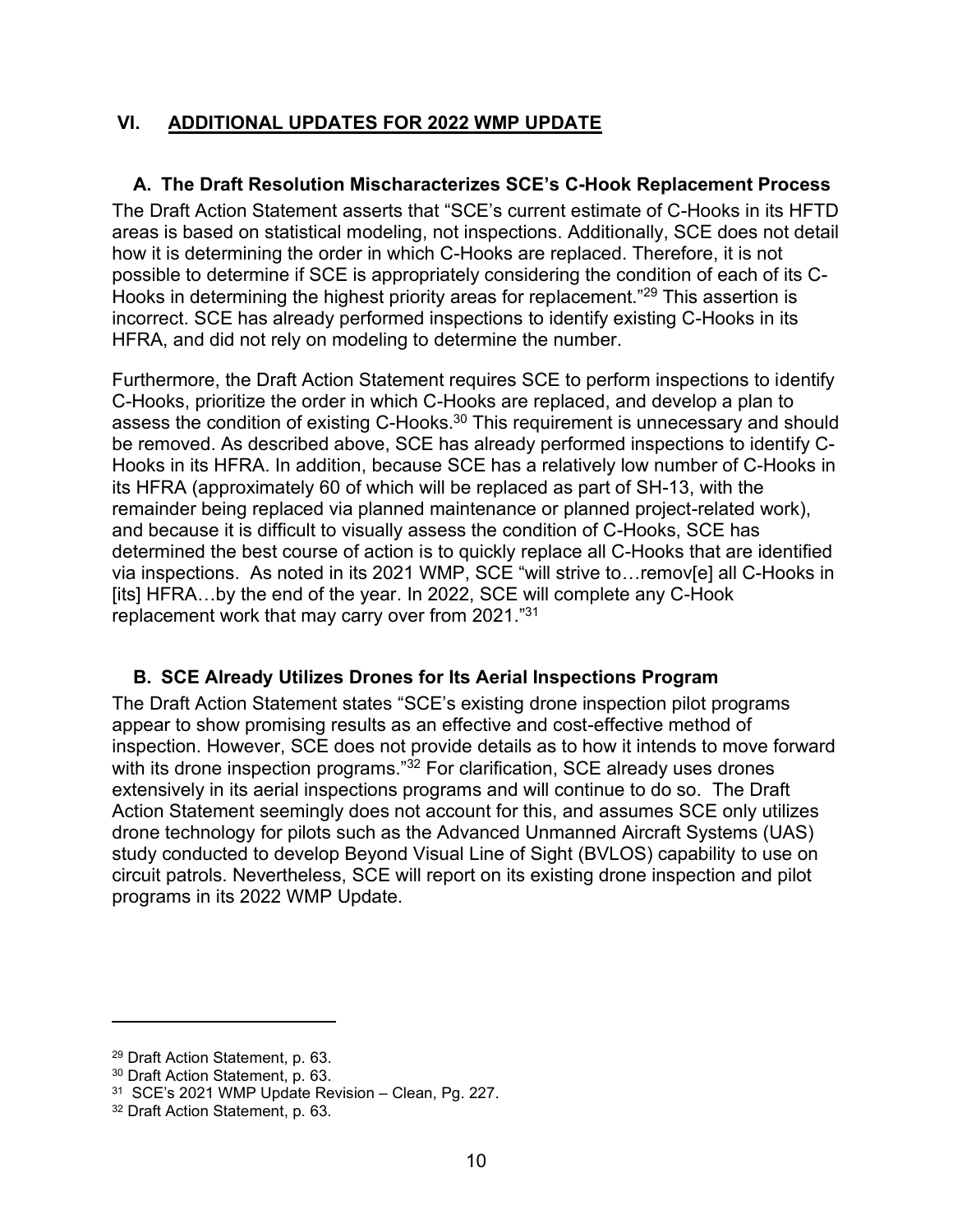#### **C. SCE Appropriately Employs Comprehensive Inspections and Maintenance Programs Rather Than Standalone Inspections Programs**

The Draft Action Statement notes that SCE does not have separate inspection and maintenance programs for several items including covered conductor and hotline clamps. For each case, the Draft Action Statement requires SCE to provide supporting material to demonstrate existing programs effectively track, identify, repair, and replace the equipment.<sup>33</sup> SCE notes that inspections for these equipment are included in comprehensive assessments for all transmission and distribution grid assets. This approach maximizes resource allocation and risk spend efficiency for these inspections. Furthermore, the Draft Action Statement omits SCE's High Fire Risk Informed (HFRI) ground and aerial inspections in its "Progress over the past year" section.<sup>34</sup> The bulk of SCE's inspections for equipment such as covered conductor and hotline clamps are completed through these inspections. In 2020, SCE completed HFRI inspections for 199,050 distribution assets and 35,561 transmission assets in HFRA. SCE will discuss how inspections for equipment such as covered conductor and hotline clamps are incorporated in its comprehensive inspection and maintenance programs in its 2022 WMP Update.

In addition, Energy Safety asserts in Issue SCE-21-12, "SCE did not initially include vibration dampeners<sup>35</sup> in its covered conductor installations, and states that it is now retrofitting its existing covered conductor with vibration dampeners."<sup>36</sup> This statement fails to take into account SCE's demonstrated focus on continuous improvement and technological advancements. SCE stated in its 2019 WMP, "in covered conductor systems... vibration dampers may also be installed to reduce conductor fatigue."<sup>37</sup> SCE also stated its intention to expand its conductor resiliency effort with vibration damper applications for existing conductors by development of standard installation practices in 2019.<sup>38</sup>

SCE provided an update on its evaluation of vibration dampers in its 2020 WMP, stating, "SCE met the 2019 WMP goal of developing standard installation practices for Aeolian vibration dampers…While damper applications for bare wire have been heavily studied by the industry, damper applications for covered conductor have not. For this reason, dampers are not readily available for covered conductor."<sup>39</sup> SCE completed this phase of the alternative technology evaluation in 2020, reporting in its 2020 WMP Annual Report on Compliance (ARC) that it "completed the evaluation of damper technologies and published new standards incorporating vibration damper applications for both large and small diameter covered conductor in Q4. SCE's analysis validated

<sup>33</sup> Draft Resolution, pp. 15-16, pp.62-63.

<sup>34</sup> Draft Resolution, pp.60-61.

<sup>&</sup>lt;sup>35</sup> SCE uses industry-standard terminology of vibration "dampers" in its WMP.

<sup>36</sup> Draft Action Statement, p. 62.

<sup>37</sup> SCE's 2019 WMP, p. 52.

<sup>38</sup> SCE tracked this activity in 2019 as Alternative Technology (AT)-4.1: Develop standard installation practices for Aeolian vibration dampers.

<sup>39</sup> SCE's 2020-2022 WMP, pp. 5-65 – 5-66.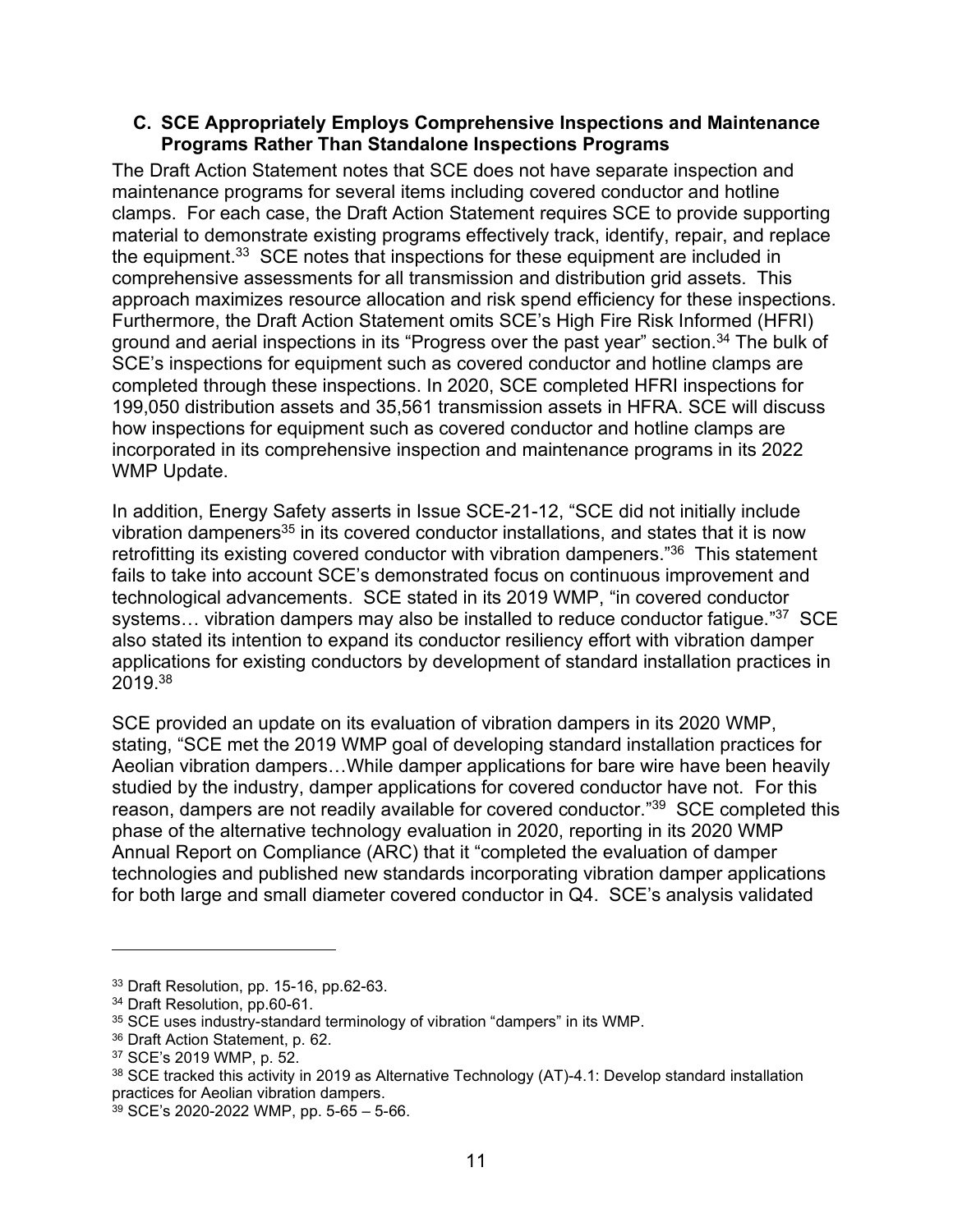that dampers help prevent conductor strain."<sup>40</sup> SCE has continually expressed its commitment to reducing the Aeolian (wind induced) vibration challenges associated with covered conductor, which has been identified via research and benchmarking. <sup>41</sup> As SCE has been evaluating the use of vibration dampers since 2019, Energy Safety should remove as a key "issue" that SCE "is now retrofitting its existing covered conductor with vibration dampeners" from Issue SCE-21-12. This retrofit is not due to an error nor oversight in maintenance, rather, it is the result of SCE's industry-leading research and development of vibration dampers for covered conductor.

#### **D. Installation of Weather Stations Based on Expected Changes in Climate is Not Practical**

The Draft Action Statement requires SCE to discuss how the present and future effects of climate change are potentially informing weather station outputs and placement.<sup>42</sup> This requirement is misguided and should be removed. As SCE discussed in response to Action SCE-14, <sup>43</sup> the effects of climate change should have no bearing on where SCE installs additional weather stations across its service territory. The impact of climate change on local wind speeds is very uncertain and thus *cannot* be used reasonably as a factor for weather station placement. Given that the main purpose for installing weather stations is to record hourly changes in meteorological parameters such as temperature, winds, and relative humidity at specific locations to inform and improve PSPS execution, it does not make sense to base a weather observing network on expected changes in climate. Furthermore, SCE's weather stations are placed strategically to observe maximum wind speeds to reduce PSPS risk through sectionalization. For these reasons, this requirement should be removed.

## **E. The Change Order Process Should Remove or Modify the Criteria for Reporting Changes in Spend Allocation**

The Draft Action Statement sets forth the change order process used to make adjustments deemed significant to approved WMPs. SCE largely supports the proposed change order process; however, we recommend the criteria that would trigger a change order of: "[a] change that would result in an increase, decrease, or reallocation of more than \$5 million constituting a greater than 10% change in spend allocation"<sup>44</sup> be removed or modified. As SDG&E correctly noted in its comments to the Draft Resolution approving its WMP, "…the WMP is not about cost recovery. While cost information is important as it relates to RSEs and comparing mitigations, costs included in the current year…WMPs are forecasts which can change for many reasons."<sup>45</sup> Furthermore, a change in cost spend allocation of 10% for a mitigation within the utility's overall

<sup>40</sup> SCE's 2020 WMP Annual Report on Compliance, Attachment A, p. 12. SCE tracked this activity in 2020 as AT-4: Alternative Technology Implementation – Vibration Dampers.

<sup>41</sup> SCE's GRC 2021 Rebuttal Testimony, p. A152.

<sup>42</sup> Draft Action Statement, p. 46.

<sup>43</sup> SCE's 2021 WMP Update Revision – Clean, p. 521.

<sup>44</sup> Draft Action Statement, p. 107.

<sup>45</sup> SDG&E Comments to Draft Resolution WSD-019, p. 10.